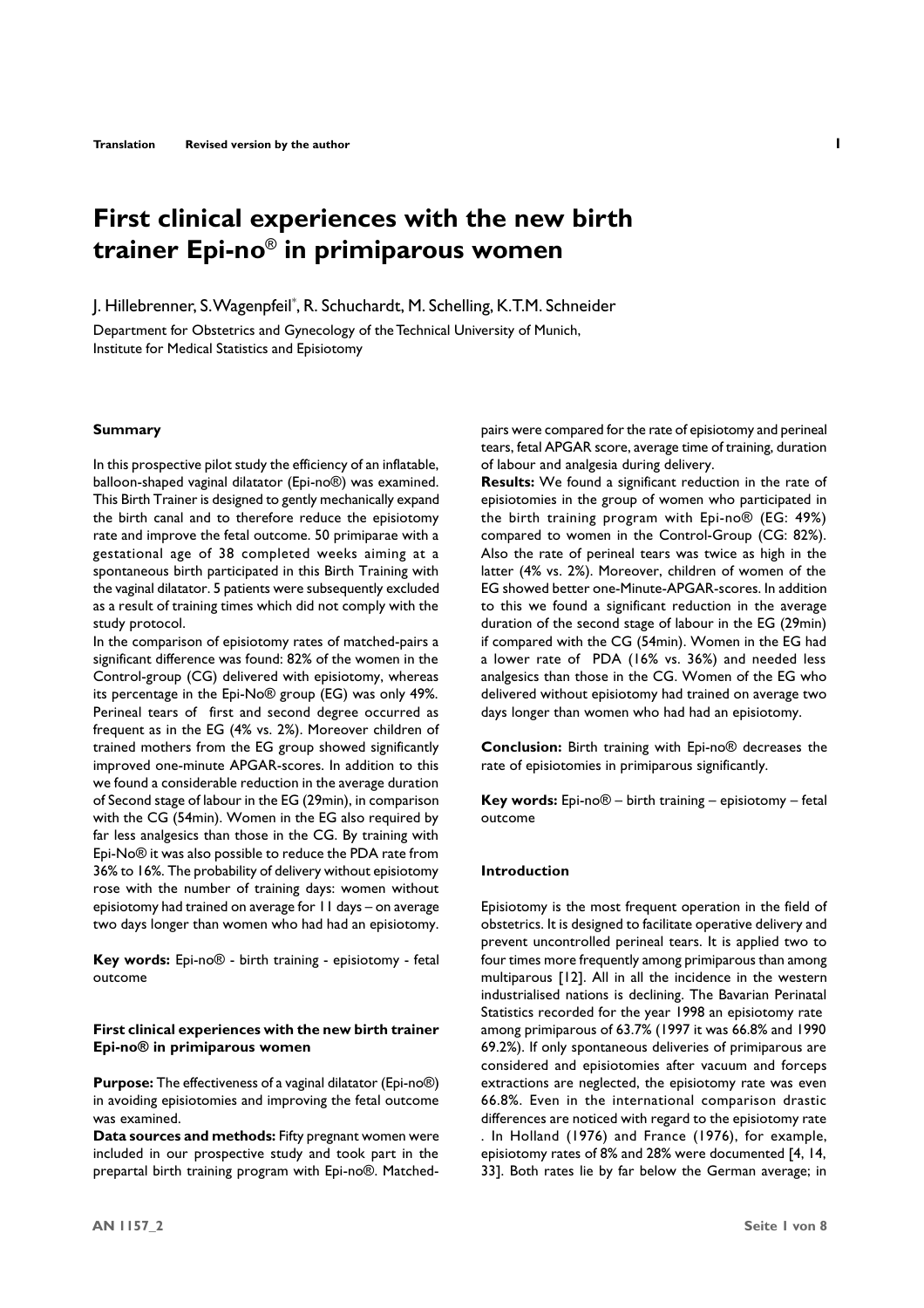contrast to Denmark (1990) where episiotomy rates of 56% and in the USA (1979) of up to 63% [30, 36] were registered. An observation of the highly deviating prevalence of episiotomies not only in various countries, but also in different hospitals, presumes despite anatomical and medical substantiated indication for episiotomy the greater significance of additional factors, such as national and personal attitude, as well as training of obstetricians and midwives.

# *Classical indications of episiotomy*

The aim and purpose of episiotomy is to facilitate delivery for the mother and the child by extending the birth canal, to avoid possible damage by a quick termination of delivery itself and to prevent pending dangers for the mother and child. That leads to the following classical indications of episiotomy [28]:

- Pending tearing of vagina and perineum danger of degree III° and IV° perineal tears -
- vaginal-operative deliveries (forceps and vacuum extraction, complete extraction in particular in the case of primiparous) – often in the case of deliveries prior to the end of the 34<sup>th</sup> week of pregnancy (SSW)
- irregular head positions (e.g. deflection positions) and breech presentation
- need to quickly end the delivery to reduce risks for the mother and child
- prolonged Second stage of labour

## *Advantages and risks of episiotomy*

In 1983 Thacker and Banta published a comprehensive overview of the literature which had been published in English since 1980 on the advantages and disadvantages of episiotomy [34]. They came to the result that the majority of surveys were not able to confirm the advantages of the perineal cut: Prevention of perinea tears III°, fetal injuries (hypoxic and mechanical) or trauma of the pelvis, descensus prophylactics, prevention of urinary incontinence and facilitated wound treatment. It was moreover, shown that the risks and disadvantages of episiotomy such as loss of blood , pain, oedema, infections, anal sphincter ruptures and dissatisfactory anatomic results are of greater clinical relevance than is generally assumed. A reserved attitude towards episiotomy is therefore recommended as well as an individual assessment of the medical indication, taking not only the texture of the tissue, but also the space and naturally the delivery situation into account [7, 19, 25, 26, 30, 31, 34, 35].

## **Method**

The probability of a primipara to undergo episiotomy is greater than in the case of a multiparous. Whereas The

Bavarian Perinatal Survey for the year 1998 registered an episiotomy rate of 36.6% in the case of multiparous with spontaneous delivery, this rate was 63.7% in the case of primiparous. This clearly lower episiotomy rate among multiparae is explained by the fact in the case of a multipara that there is less resistance opposed to the passing head of any further child as a result of extending the soft tissue of the birth canal during the first delivery.

These deliberations have led to the development of the insufflatable vaginal dilatator (Epi-No®). Training with the vaginal dilatator aims at transforming a primipara into a functional multipara by slowly and mechanically expanding the soft tissue of the birth canal.

# *Study design and issues*

The *prospective pilot study* was implemented as a simple blinded study (midwives and obstetricians monitoring delivery were not informed of women'participitation in the study). It aimed at answering the following questions:

- · Is it possible to *gently expand the perineal region* and the birth canal with the *Birth Trainer Epi-No® without damaging the soft tissue* and to *lower the episiotomy and perineal tear rate* as a result?
- · Does training with Epi-no® *have any effects on the length of Second stage of labour,* the *analgesics administered* resp. the *PDA-rate* and the *fetal outcome*?

## *The vaginal dilatator Epi-No®*

The Vaginal Dilatator Epi-No® has been on the market in Germany since October 1999. It is sold in pharmacies and is the only device of this kind on the market.

The Birth Trainer consists of an inflatable balloon which is connected via a tube with a manometer (fig. 1). The balloon of silicon has the shape of an eight and consists of two differently inflatable ends between which a specially

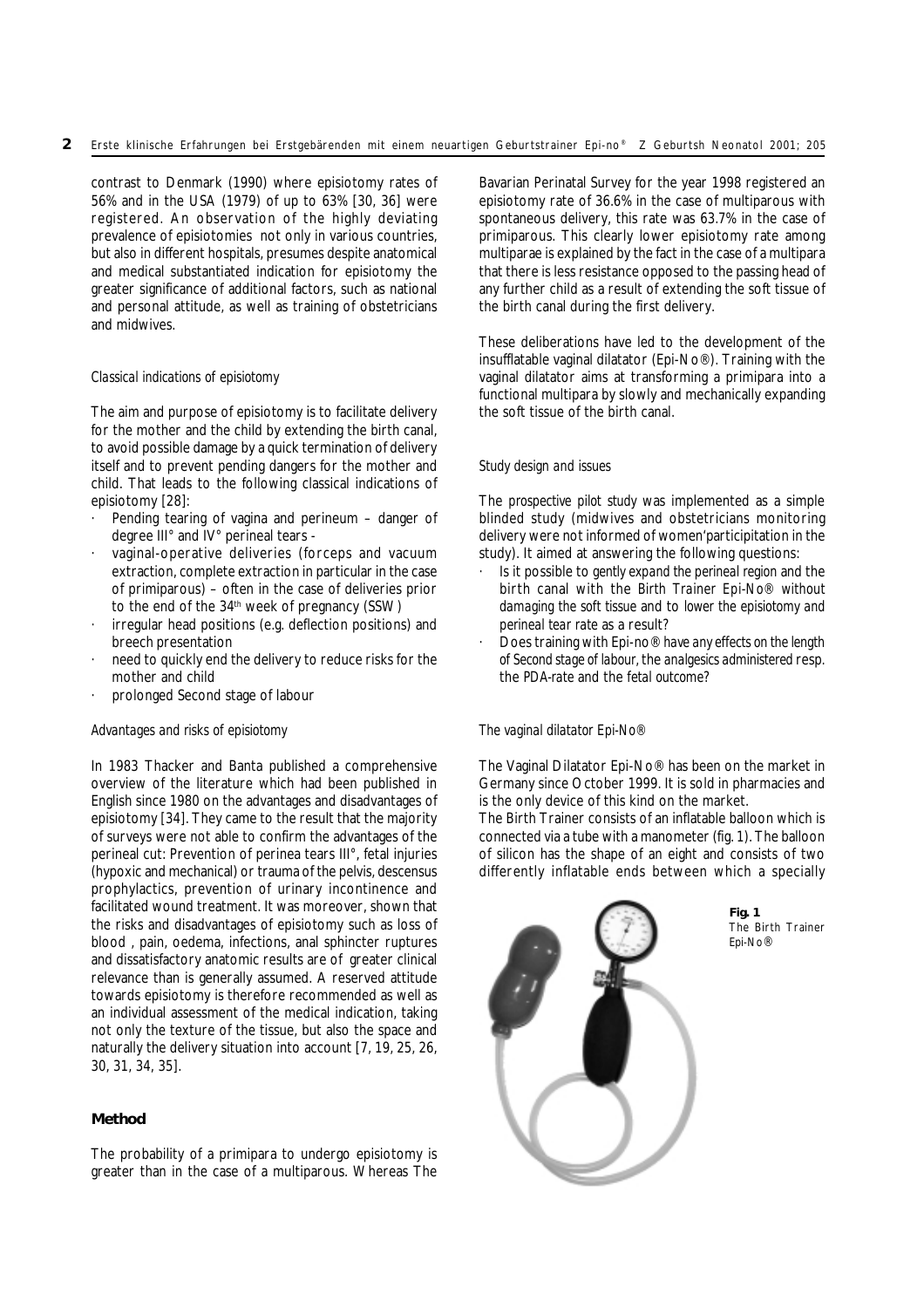reinforced part, the waist, lies. The distal end is inserted into a connecting tube through which compressed air is pumped. Before inserting the balloon into the vagina it is pumped up to 60 mmHg and coated with a lubricant to make it easier to insert it into the vagina. Only insert the balloon in the vagina to the extent up to the point where about 3cm are outside the vagina. The waist is located in the area of the hymenal border, whereby the balloon centres and positions itself at this place. Its special form prevents it from slipping further into the vagina during dilatation so that it does not touch the cervix uteri at any time. In pumping up the balloon the surrounding tissue is gently and slowly stretched.

The manometer fulfils two functions: On the one hand it serves as a pump to inflate the balloon, on the other as a manometer measuring the pressure as an indirect identification for the size of the inflated balloon.

## *Birth training with Epi-no®*

By holding the tube with the index finger and middle finger at the link between tube and the balloon, it is possible to optimally position the balloon in the area of the birth canal exit so that it is positioned partly inside and partly outside the vagina. This is important as in particular the outer part of the vagina and the hymen border are to be expanded. This is the most sensitive and most endangered part of the female birth canal due to the danger of a perineal tear.

By activating the manometer the balloon is individually inflated, i.e. according to the subjective feeling of expansion of the pregnant women. The mother-to-be should leave the inflated balloon for at least 10 minutes in her vagina before trying to press it out of her vagina by actively pressing with the help of her stomach and pelvic muscles. This processes is demonstrated graphically in fig. 2.



### **Fig. 2**

**a:** Inserted balloon in a non-dilatated condition. **b:** Inserted balloon inserted in inflated condition  $1=$  balloon. 2= vagina, 3= vulva, 4= hymen border area,  $5=$  hand pump. 6= manometer, 7= bladder, 8= M. sphincter ani, 9= rectum, 10= amnion, 11= placenta, 12= connecting tube (derived from the patent application for Epi-No®) By increasing the extent to which the balloon is pumped up daily, its diameter gradually gets closer to that of the baby's head and the pregnant woman succeeds in pressing a greater volume out of her vagina day by day.

The pregnant women were instructed to boil the balloon in hot water before and after each training unit. Before each training unit the women had to determine the pH value of the vagina using pH indicator strips. In the case of a measured pH value 35.0 bacteriological smears would have had to be taken to differentiate and treat the bacteria. This case, however, never occurred in our collective of patients. Training was only permitted in the event of a guaranteed non-existence of any infection.

## *Data acquisition*

On the basis of partograms, birth booklet and questionnaire the following data were collected and analysed creating matched-pairs separately for women in the EG and CG. As criteria for creating matched-pairs the circumference of the baby's head  $(\pm 0.5$ cm) and the birth weight  $(\pm 150g)$ were applied. The two groups were compared with regard to the following criteria:

- Rate of deliveries with intact perineum (without episiotomy and without perineal tear)
- Episiotomy and perineal tear rate
- Analgesics administered to the mother during delivery and PDA rate
- Length of parturition phase
- Baby's APGAR-Scores

## *Statistical evaluation*

The computer-supported statistical evaluation of the data was performed using the SPSS<sup>®</sup>-Software (Version 8.0) for MS-Windows. The program Excel<sup>®</sup> (Version 97) was used for the mathematical calculation of the median, minimum, maximum and mean values as well as the standard deviations of certain parameters required for descriptive statistics. The calculations of significance were performed using the Chi-Quadrat-Test, the T-Test for independent samples as well as the Mann-Whitney-U-Test. As significance level a standard a£0.05 was requested.

## *The collective of patients*

From May 1998 to August 1999 50 pregnant women were registered as participants in the study (primiparae and functional primiparae e.g. condition after primary caesarean section resp. after miscarriage prior to 21<sup>st</sup> week of pregnancy who came either to the hospital Klinikum rechts der Isar in Munich or to the gynaecologist's surgery of Dr. W. Horkel in Starnberg for regular prophylactic pregnancy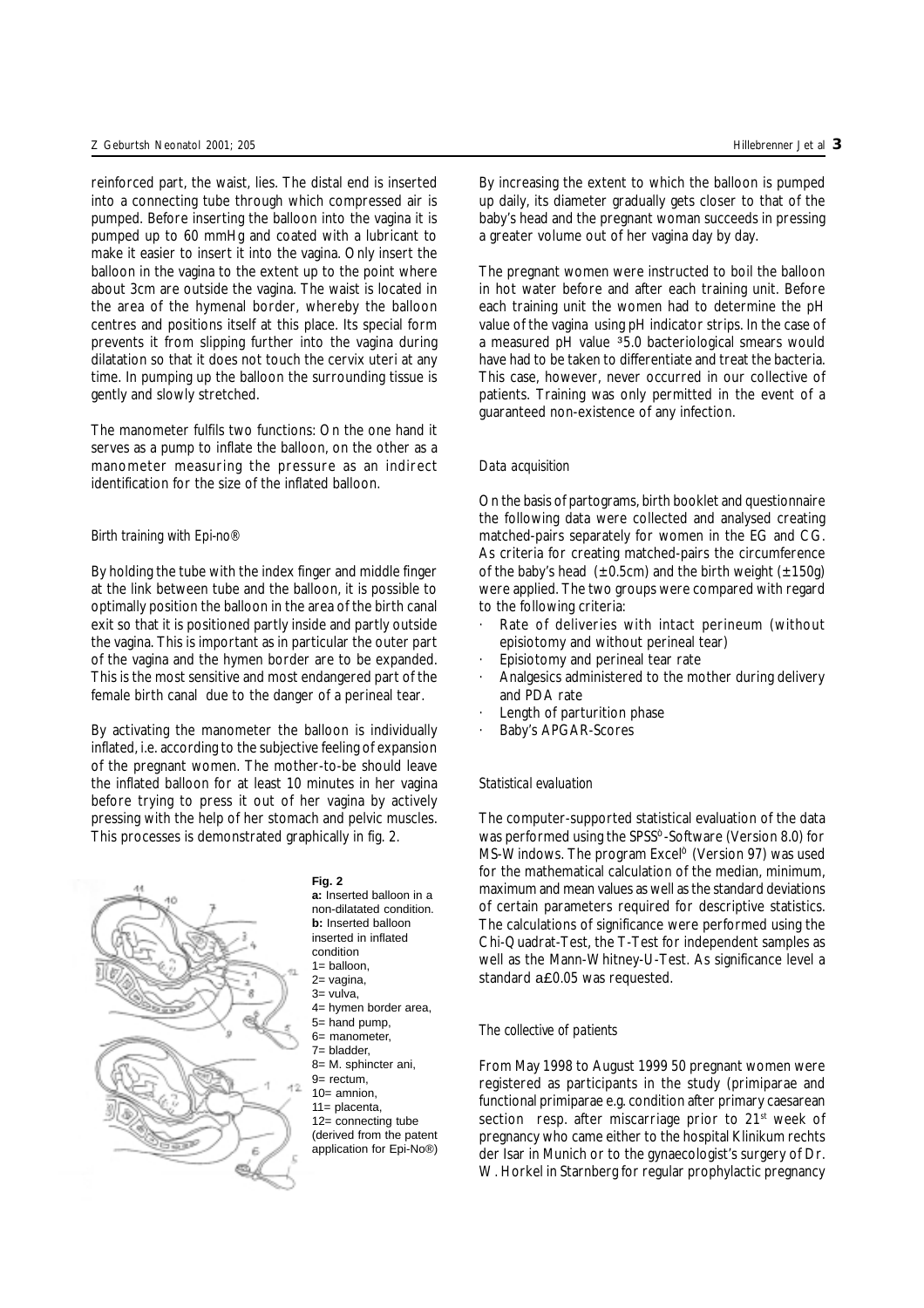# 4 Erste klinische Erfahrungen bei Erstgebärenden mit einem neuartigen Geburtstrainer Epi-no® Z Geburtsh Neonatol 2001; 205

check-ups. Participation in the study was offered to all primiparae who complied without exception with the inclusion criteria listed below and for whom no single exclusion criterion was applicable. The following women were therefore excluded from participation in the study:

- Women giving birth to their second child and multiparous
- Women with at least one risk factor which would make a vaginal delivery improbable (diabetes mellitus of the mother - also gestation diabetes -, breech or torso presentation of the fetus, multiple birth, pelvic anomaly, suspected misratio, placenta praevia)
- vaginal infections
- Following amniotomy
- With a gestational age less than 38<sup>th</sup> weeks
- In the case of an indicated latex allergy

That led to the following obligatory inclusion criteria:

- Spontaneous delivery
- Primiparae and functional primiparae after primary caesarean section at the birth of the first child resp. miscarriage prior to the 21<sup>st</sup> week of gestation
- Low-risk group for vaginal delivery on the grounds of anamnestic findings
- No given vaginal infections

Women who had trained less than three days with the Birth Trainer Epi-no® were subsequently excluded.

The Control-group (CG) consisted of all pregnant women who had delivered spontaneously and not operatively in the same period (May 1998 to August 1999) at hospital Klinikum rechts der Isar in Munich. They were subject to the same inclusion resp. exclusion criteria as those applying to pregnant women who took part in the training (EG).

## *Beginning of training and duration of training*

Participants in the study began to train at the earliest at the end of their  $38<sup>th</sup>$  week of gestation ( $38+0$ ). From the first day of training on the women were to train daily with Epi-No® about 10 minutes up to the date of delivery.

# **Results**

## *Episiotomy and perineal tear rates*

As fig. 3 shows there is a significant difference (p<0.001) in comparing the episiotomy rates in both groups. Whereas the episiotomy rate in CG was at 82% (37/45), only 49% of the women in EG (21/45) had an episiotomy. This corresponds to a reduction of the episiotomy rate in EG of 33% (odds ratio: 0.21). The rate of perineal tears I° and II° was also reduced to the half (EG: 1; CG: 2). Due to the low incidence of perineal tears in both groups these results are, however, insignificant  $(p=0.40)$ .



If women with intact perineum after delivery are examined, there are only 4 of 45 women in the CG (9%), who had neither episiotomy nor a spontaneous perineal tear. The percentage of these in the EG was 49% (22/45), corresponding to an increase in deliveries with intact perineum by 5.5 times.

## Fetal outcome

The fetal APGAR scores are used as a parameter for assessing the health status of the baby and the stress the baby is exposed to during delivery. In the EG the mean APGAR scores were higher than in the CG. This trend becomes especially obvious in comparing the one-Minute-APGAR scores ( $p=0.024$ ).

For the 5- and 10-minute- APGAR-Score a trend towards significantly higher APGAR scores was noticed in the EG.

## *Average duration of training*

As it was proven that by training with Epi-No® the episiotomy rate can be drastically reduced, the question arises to the interrelation between the protective effect of the vaginal dilatator and the training period. For this purpose the group of spontaneously delivering women was split up into a group with and a group without episiotomy and a comparison of numbers of their prepartal training days . It was noticed that not only the median but also the mean value of the training period in the group without episiotomy was by far higher than in the group of women with episiotomy. These results, however, did not reach significance  $(p=0.174)$  (tab. 1; fig. 4).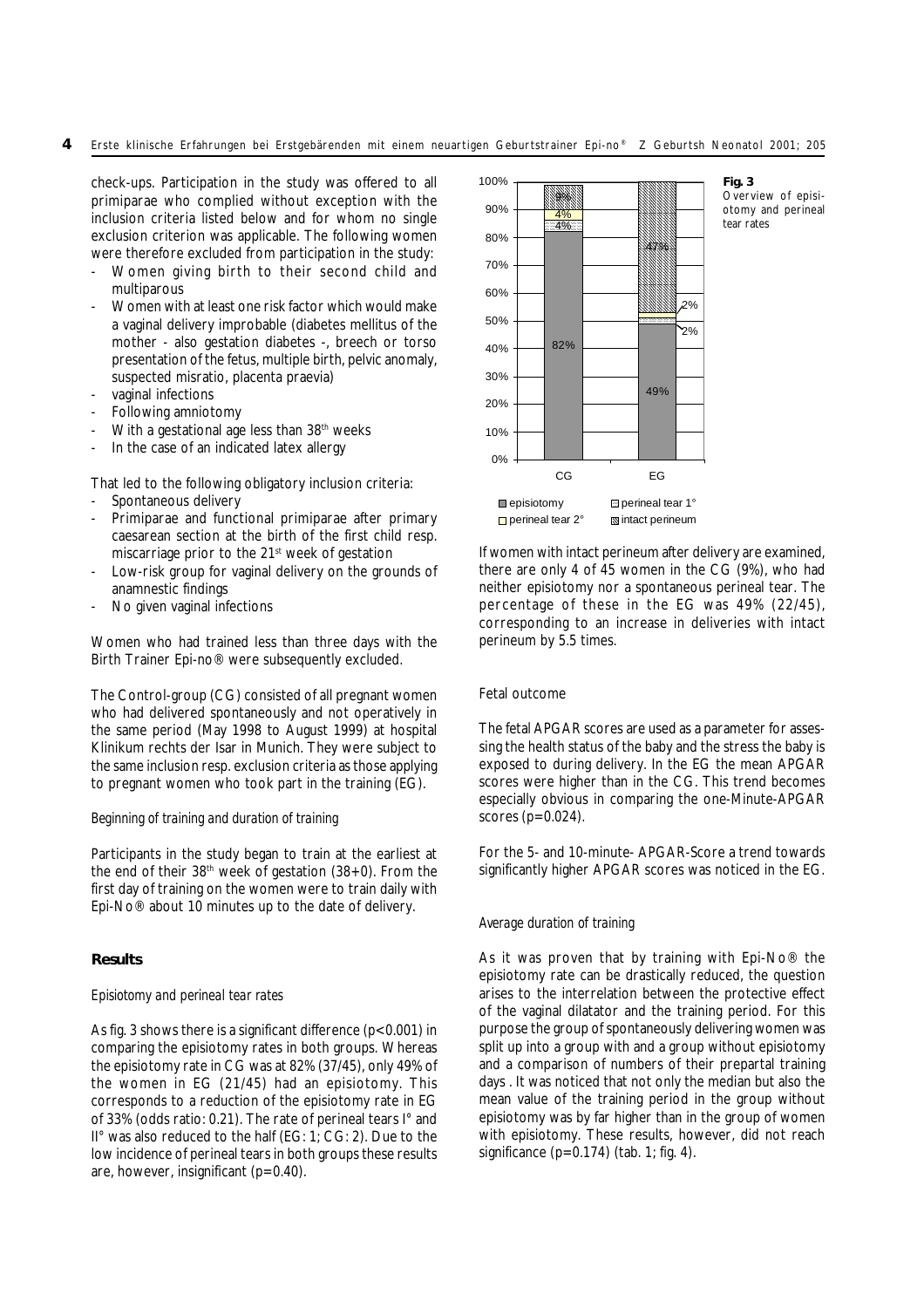## **Tab. 1**Training duration [d]

| Training duration [d] Episiotomy |     | No episiotomy |
|----------------------------------|-----|---------------|
| Minimum                          | 3   | 3             |
| 1. Quartile                      |     |               |
| Median                           |     | 12            |
| Mean value                       | 8,9 | 11,0          |
| 3. Quartile                      | 12  | 15            |
| Maximum                          | 21  | 20            |

#### *Duration of delivery*

With an average duration of Second stage of labour of 29  $±$  25 min the mean length of delivery in the EG was



Duration of training with EPI-No by women with and without episiotomy

significantly under Second stage of labour of non-trained women with 54  $\pm$  55 min (p=0.014). Not only the median, but also the



**Tab.2** Duration of Second stage of labour in the Controlgroup and in the Epi-NO group (EG) [min]

| Training duration [d] | Episiotomy | No episiotomy |
|-----------------------|------------|---------------|
| Minimum               | 10.0       | 3.0           |
| 1. Quartile           | 19.0       | 10.3          |
| Median                | 38.0       | 26.5          |
| Mean value            | 53.7       | 28.8          |
| 3. Quartile           | 69.5       | 38.8          |
| Maximum               | 192        | 120           |

mean value of the parturition phase were by far lower than in the CG (fig. **5**; tab. **2**).

## *Medication during birth*

As an indirect measure for the stress the mother is exposed to we assessed the analgesics administered to the mother during delivery We examined the average consumption of Dolantin and the administration of further pain killers in both groups of the match collective. A lower consumption of these drugs were assessed in the EG (fig. 6). *PDA-Rate*



**Fig. 6** Administration of analgesics and PDA rate of Control-group (CG) and the EPI-NO group (EG)

In comparing the peridural anaesthesia rate a significant difference was noticed between the CG and the EG (p=0.029). The PDA rate in the CG with 36% (16/45) was almost twice as high as in the EG (16%, 7/45).

### *Acceptance*

The participants in the study were questioned in subjective questionnaires on their readiness to further recommend this Birth Trainer. A high acceptance of training was registered among the women as this readiness was high resp. very high among 84% (61/73) of the women interviewed.

#### **Discussion**

## *Episiotomy and perineal tear rates*

In the EG a significant reduction in the episiotomy rate was achieved in comparison with the CG. The low case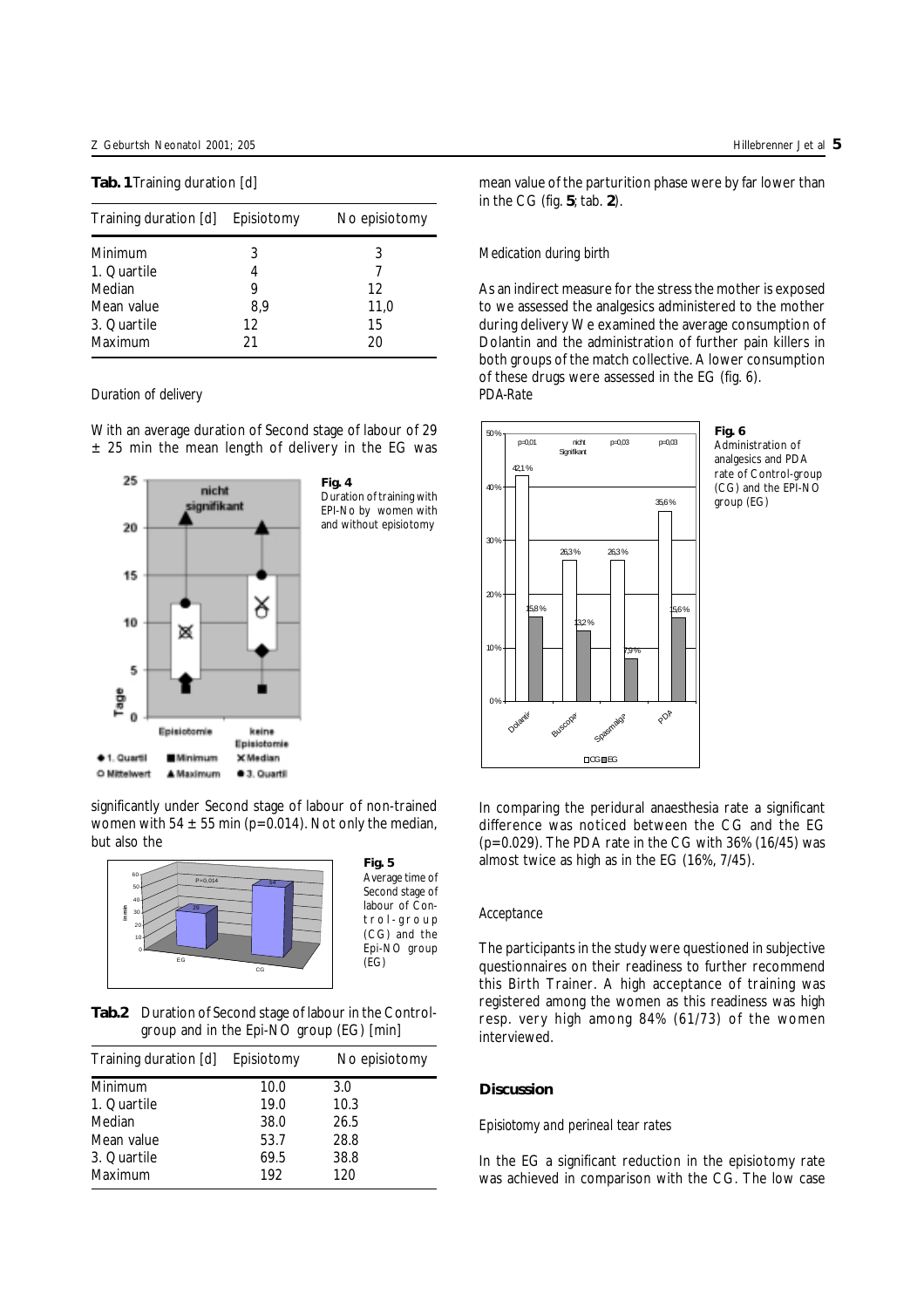statistics have to be made responsible for the fact that there was no significant distinction between the I° and II° perineal tear rates between the EG and CG. An increase in perineal tears would, however, have been expected in our training group, if an indirectly proportionate relationship between low-level perineal tears and episiotomies, as they are described by Hermsteiner and Künzel, had been assumed [12]. The identifiable trend among our participants in the study – reduced episiotomy and perineal tear rate (I° and II° perineal tear) – was not able to identify this relationship. As in the case of primiparous the risk of perineal tears of a higher degree is twice as high as among multiparous [15, 22, 30], it is important to ensure that the reduction in the episiotomy rate by the birth training with Epi-No® is not achieved at the cost of a higher perineal tear rate.

Possible effects of training on the pelvic floor represent a further important viewpoint.

Whereas a sudden dilation leads to a spontaneous tearing of muscle fibres causing considerable pain, the gradual expansion is as a rule free of pain. In literature specialists agree that the vaginal birth represents in itself a risk factor for muscle, neuromuscular and tissue-related damage to the pelvic floor of varying extents [9, 29]. It can even lead to damage of peripheral nerves innervating the Mm. levator et sphincter ani. Handa and her colleagues assume that as a result of delivery the pelvic nerves are stretched and compressed and that that leads to a temporary denervation of the muscles of the pelvic floor, which lasts until the surrounding intact nerves branch in to resupply the denervated muscles [9].

According to the PNTML (pudendal nerve terminal motor latency) it was possible to detect that a denervation is not registered after a primary caesarean section [32], whereas it is often registered after a secondary caesarean [1]. That means that the sudden and extreme expansion of the pelvic floor during delivery is causally involved in the damaging of these nerves and also of the pelvic floor muscles.

Fascia and tissue can also be damaged during the vaginal delivery. Postpartally the damaged tissue is replaced by new collagen. As redeveloped collagen never has the same firmness as the original tissue [23], tissue and fascia are weaker after delivery than before. The consequences hereof can be descensus and urinary incontinence. As the M. levator ani plays a decisive role in fixing the pelvic organs in the physiological anatomic position, it is likely that damaged muscles of the pelvic floor can lead to a descensus of these organs.

Fynes et al found out that among primiparae the risk of sphincter damage is highest, but that however, with an in general rising number of vaginal deliveries, above all in the case of occult injuries, there is a cumulative damage and

therefore an increasing problem of incontinence. Further risks for sphincter damage are vaginal operative delivery, an extended Second stage of labour as well as peridural anaesthesia which may lead to a longer Second stage of labour. In the case of incontinence problems caused by a sphincter damage as a result of previous vaginal deliveries, a primary caesarean is postulated [7].

If these deliberations are taken into account it is quite feasible that by gently and gradually stretching the tissue with Epi-No® it is not only possible to reduce episiotomies, but also long-term consequences, such as stress incontinence and further consequences of denervation of peripheral nerves after vaginal deliveries. This, however, can only be completely avoided by a primary caesarean section.

To avoid a genital prolapse Kegel recommends to train the muscles of the pelvic floor [16, 17]. Nielsen et al. were also able to prove in their study that in the case of primiparae, training the muscles of the pelvic floor during their pregnancy was able to significantly enhance the ability of the women to contract their muscles postpartally to a significant degree [13].

Based on their tests using a condom filled with fluid and connected to a manometer Gordon and Logue found out that by starting off training the muscles of the pelvic floor at an early point of time it was possible to avoid a genital prolapse [8]. Other authors believe that well trained muscles make the pelvic floor too rigid and therefore make a vaginal delivery more strenuous and longer [6]. Others indicate a facilitated delivery by prepartal muscle, because the woman has learnt to directly apply the muscles involved by training the muscles of her pelvic floor [5]. Training with Epi-No<sup>®</sup> is – in comparison with the method of training the muscles of the pelvic floor propagated by Kegel – no active training which serves to create muscle mass. It moreover passively stretches the muscles and cannot lead to an aggravated delivery as a result of excessive muscle build-up. Nevertheless the woman learns how to directly apply her muscles to press. Training therefore combines the postulated advantages of pelvic floor training, however, without having to accept the potentially associated disadvantages.

# *Fetal outcome*

Despite the fact that in the given literature it is substantially ascertained that the APGAR scores of children born with or without episiotomy do not reflect any differences [2, 10, 19, 24, 27, 31, 35], we were nevertheless able to detect significant differences in our study in the one-Minute APGAR scores among children delivered with resp. without episiotomy. Children delivered without episiotomy had significantly better APGAR scores after one minute than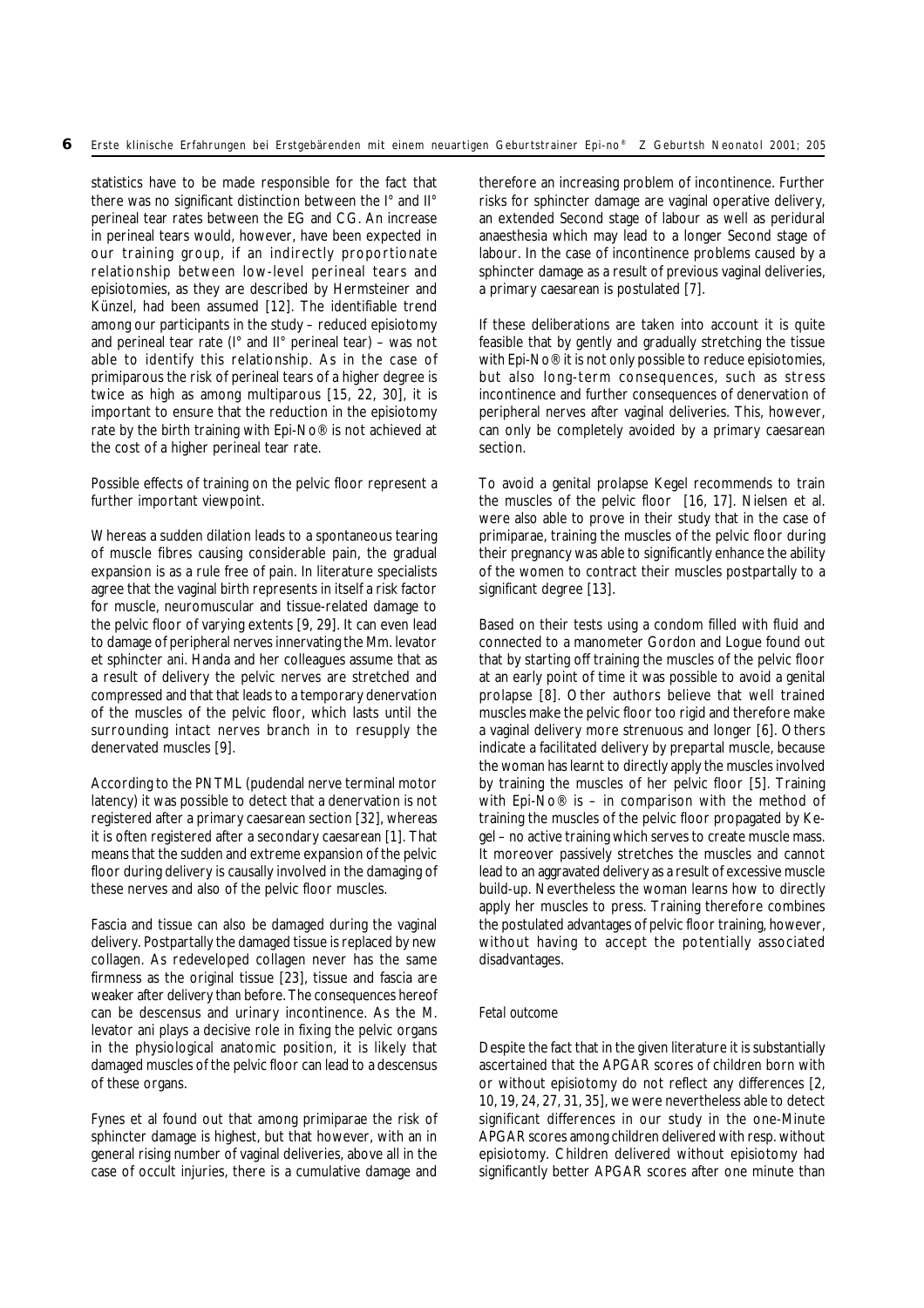children delivered by women with episiotomy  $(p=0.014)$ resp. p=0.037). This assumes that there is reduced stress for the child as a result of the shortened delivery process after training with Epi-No®. It is feasible that training with Epi-No® also secondarily contributes to reducing the perinatal morbidity. A short delivery from the mother's viewpoint and also due to the reduced perinatal morbidity of the child is therefore desirable.

The large scattering range of the permissible delivery period is the consequence of various factors. On the one hand parameters, such as the property of the pelvic bone, the child and birth management have an effect on the length of delivery itself, to which the woman is not able to make any contribution. On the other hand the coordinated labouring activities and the condition of the mother resp. of the soft tissue play a decisive role [18]. These factors can be improved by actively involving the pregnant woman resp. by training on the days prior to delivery. It is possible to draw the conclusion that prepartal expansion training involving the soft tissue surrounding the birth canal, as is performed with the vaginal dilatator Epi-No® will relieve and accelerate delivery itself.

Menticoglou et al. came in their study to the result that a longer parturition phase leads to a deterioration in the fetal outcome. As this study shows, the probability of birth of a child with a lower APGAR  $(< 7)$  [21] score rises with an increasing length of Second stage of labour. A reduction of the parturition phase therefore seems an appropriate measure to improve the fetal outcome. Our study results document this theory. In the case of mothers in the EG a reduced average time of Second stage of labour paired with an improvement in the fetal APGAR scores was detected. This reduction in the parturition phase in the group of women who had trained with Epi-No® is comprehensible. By expanding the birth canal the child faces less resistance on its way down and that reduces the delivery period. Moreover, women benefited from the pressing exercises after training with Epi-No® and that was also noticed in other forms of birth training [13].

One other aspect we noticed was that after an episiotomy the Second stage of labour was nevertheless significantly longer, despite the fact that numerous studies had demented the influence of episiotomy on the duration of birth [11, 20, 25, 26]. It is, however, feasible, that in some of these cases episiotomy was applied to terminate an already prolonged birth. This could explain the interrelation between an increased episiotomy rate and a prolonged average parturition phase.

### *Administration of analgesics*

There are various possibilities to explain the lower consumption of analgesics (Dolantin, Buscopan and Spasmalgan), the lower PDA rate during delivery and the drastically raised number of women in our training group who delivered without requesting the administration of any kind of medication: on the one hand it seems to be plausible that by a prepartal expansion the birth canal is more easily adapted to the pressure and tensile forces arising during delivery and that therefore the pain stimuli are lower. As greatest pain is stimulated in the region of the cervix, vagina and perineum [3], the already effected gentle expansion of the vagina and perineum in the EG may explain the reduced analgesics required by the trained women in the EG.

Moreover the experience of trained pressing and the familiarity with the birth canal may have led to an anxiolysis which may also be expressed in lower pain killer requirements. The woman comes to the delivery room with a more relaxed and relieved feeling. In training she has become aware of the fact that the birth canal has been expanded sufficiently to allow the passage of her baby. She has been able to practise pressing and feels prepared for the oncoming birth of her child. This reassurance eliminates her fear and tension which can also lead to a further sensitisation of the pain threshold.

Hetherington reported that women who had prepared themselves in a birth training course required less analgesics during delivery [13]. Baumgarten and Cretius [3] also described pain relief by psycho-prophylactic birth preparation. A general psychological alleviation of delivery pains is described in a similar way in a book on obstetrics by Kyank, Schwarz and Frenzel [18]. The authors of this study proceed on the assumption that a systematic sensitisation – in this case daily training with Epi-No® enhances the confidence in one's own body, this controls the intensity of sensitive stimulation afferrences from the periphery and lowers the pain threshold . By reflecting these deliberations the lower consumption of pain killers in the EG seems quite plausible.

In summary the results of the pilot study among primiparae reflect an advantageous influence of birth training with the vaginal dilatator. In a multi-center study the next step is now to verify these results prospectively in a larger collective of patients.

# **Literature**

- Allen, R.E., Hosker, G.L., Smith, A.R., Warrell, D.W. Pelvic floor damage and childbirth: a neurophysiological study. Br. J. Obstet. Gynaecol. 97 (1990) 770-779
- <sup>2</sup> Argentine Episiotomie Trial Collaborative Group outine vs selective episiotomy: a randomized controlled trial. Lancet 342 (1993) 1517-1518
- <sup>3</sup> Baumgarten, K., Cretius, K. Geburt und ihre Überwachung. In: "Klinik der Frauenheilkunde BD II" Künzel, W., Wurf, K.-H. (1984) 500/168-172